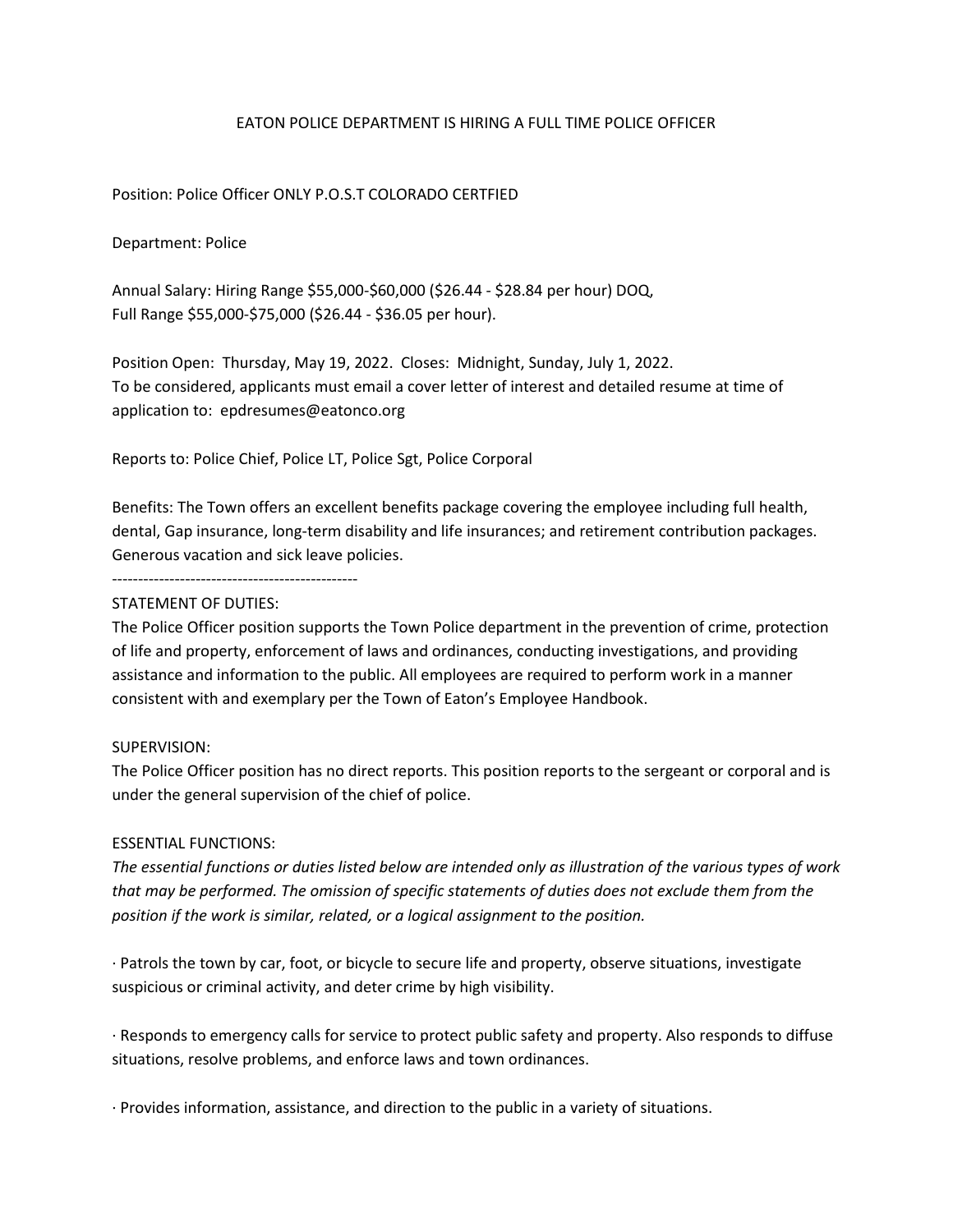· Takes reports and assists the public with complaints or unusual situations.

· Develops effective working relationships throughout the community including businesses, schools, and the elderly.

· Assists in developing community crime prevention programs and speaks to educate local businesses, schools, and civic groups.

· Observes, monitors, and controls routine and unusual traffic situations; stops and warns drivers or issues citations for traffic violations as appropriate; provides traffic control at crash scenes or incidents situations, special events or other congested situations.

· Makes arrests and serves warrants; takes individuals into custody and may transport them for medical clearance and/or booking with the Weld County Jail or detox.

· Secures crimes scenes and evidence; interviews suspects, victims, and witnesses; collects and preserves evidence performs investigations and/or cooperates with other law enforcement agencies providing investigative and case development support.

· Assists the Town Attorney and the District Attorney staff in preparing, documenting, and developing cases and gathering information; testifies in court as required.

· Provides mutual aid to other law enforcement agencies in accordance with departmental policy.

· Other duties as required.

# KNOWLEDGE, ABILITY AND SKILLS:

*To perform this job successfully, an individual must be able to perform each essential duty satisfactorily. The requirements listed are representative of the knowledge, skill, and/or ability required. Reasonable accommodations may be made to enable individuals with disabilities to perform the essential functions.*

· Thorough knowledge of current law enforcement practices.

· Applicable Town policies, laws and regulations affecting Department activities.

· Thorough knowledge of rules, regulations, procedures common to Police Department operations.

· Ability to effectively testify in court or at hearings.

· Ability to use standard office equipment, including computers.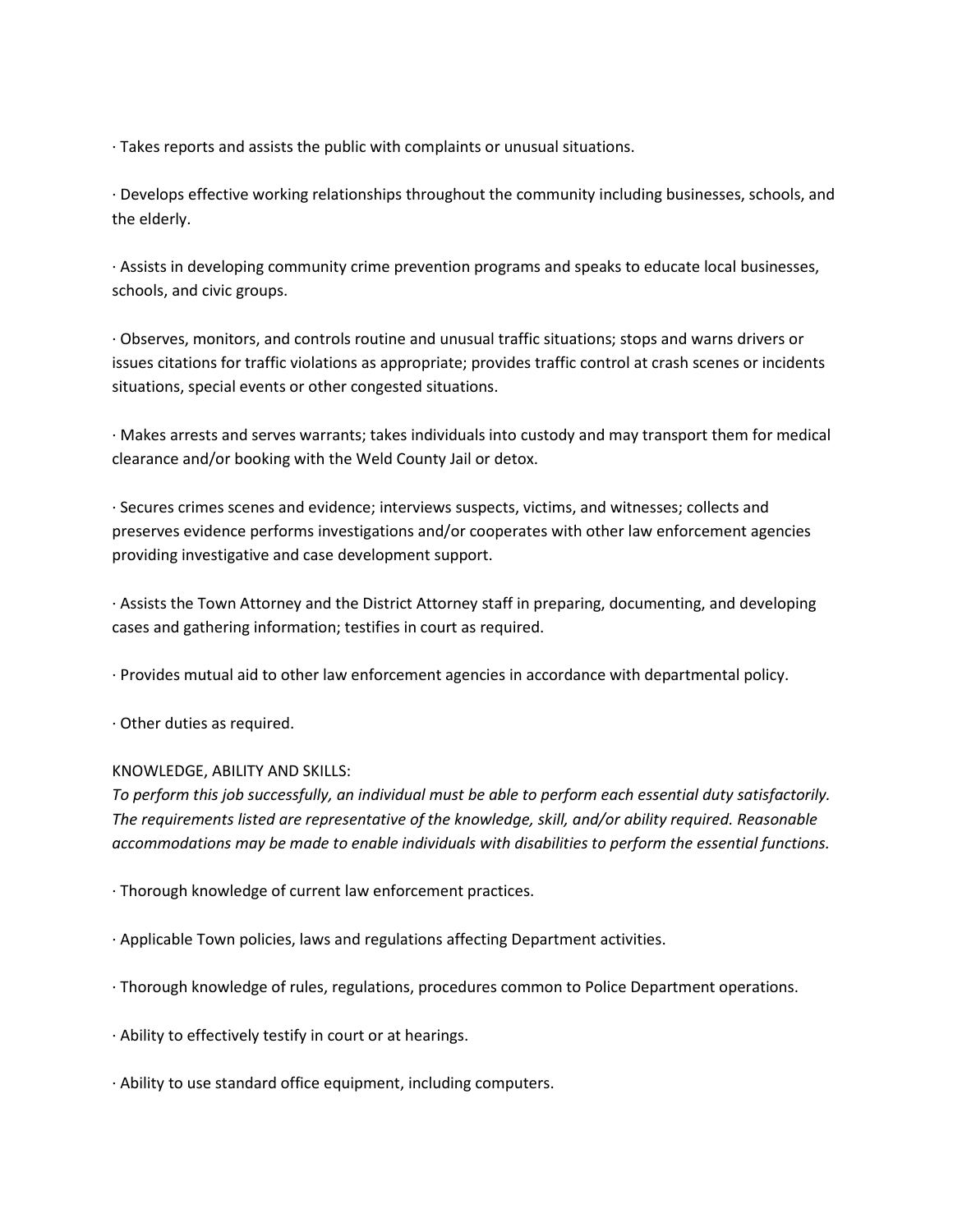- · Ability to use standard office and specialized police software.
- · Ability to maintain healthy relationships with the staff and public.
- · Prepare clear and concise reports, correspondence and other written materials.
- · Communicate effectively, orally and in writing.
- · Represent the Town in a professional, effective manner.
- · Work well under pressure, meeting multiple and sometimes conflicting deadlines.

MINIMUM QUALIFICATIONS EDUCATION AND EXPERIENCE:

- · High School Diploma or GED required.
- · Postsecondary education preferred but not required.
- · Colorado P.O.S.T. certification required.

# CONDITIONS OF EMPLOYMENT:

- · Must successfully pass a criminal background check and pre-employment drug screen.
- · Must comply with organizational and departmental policies.

# HOURS OF WORK:

· Incumbent will work shifts that include nights and weekends, up to 40 hours per week.

# JOB ENVIRONMENT:

*The physical demands described below are representative of those that must be met by an employee to successfully perform the essential functions of the job. Reasonable accommodations may be made to enable individuals with disabilities to perform the essential functions on a case-by-case basis.* There is frequent need to sit, stand, stoop, walk, and perform other similar actions during the workday. Incumbents require sufficient mobility to work in an office and field setting. Position requires continuous moderate or occasional heavy physical activity.

Work involves exposure to hazardous substances, potentially dangerous situations, and unpleasant work conditions such as adverse weather conditions. Incumbents may operate both office and physical equipment used in the field and occasionally will transport materials and supplies weighing up to 75 pounds.

Incumbents must have the ability to travel to various locations; must be able to see in the normal visual range with or without correction, vision sufficient to read small print, computer screens and other printed documents; and must be able to hear in the normal audio range with or without correction.

Note: This position description is not intended to be an exclusive list of all of the requirements, duties, tasks, roles or responsibilities associated with the position. Nothing in this position description restricts